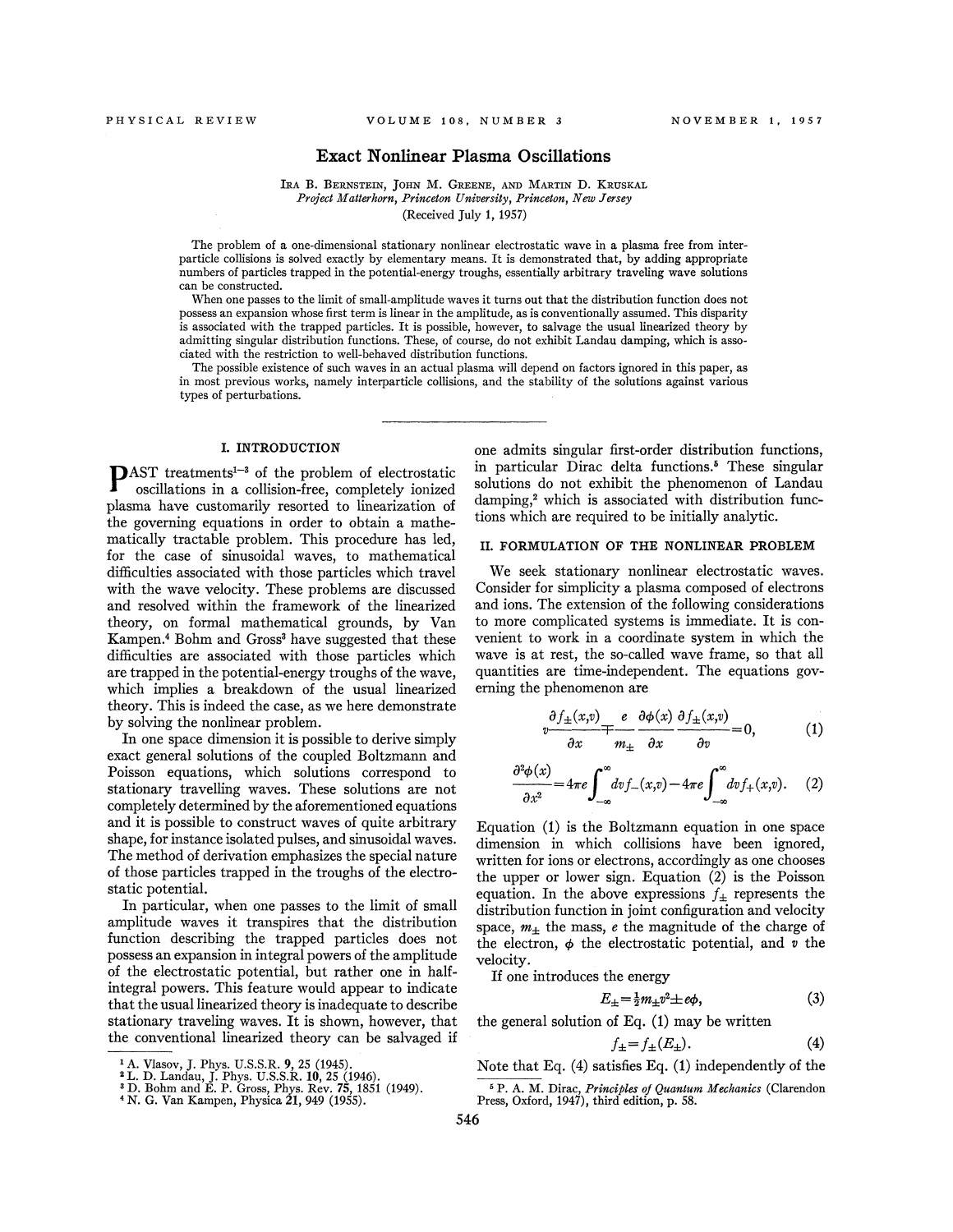partition between the two directions of the velocity of particles with a given energy.

In addition to Eqs.  $(1)$  and  $(2)$ , there are certain other conditions which have to be satisied. Consider a potential of the form shown in Fig. 1. Ions with an energy  $E_{+}$  such that  $e\phi_{\min} \leq E_{+} \leq e\phi_{\max}$  are trapped by the potential, i.e., restricted to regions where  $e\phi \langle E_+$ . Thus, an ion with energy  $E_+ = e\phi_1$  is restricted to regions  $C$  and  $F$  of Fig. 1, but once in  $C$  cannot move into  $F$ and vice versa. That is,  $x_1$ ,  $x_2$ , and  $x_3$  are turning points at which the ion reverses its velocity. Since the distribution function must be independent of the time, ions of energy  $E_+=e\phi_1$  must be equally distributed between the two directions of the velocity, and similarly for all trapped ions. Of course, ions with energies  $E_{+} > e\phi_{\text{max}}$  can move freely in either direction, and hence their partition between the two directions of the velocity is arbitrary. Note that the distributions of the trapped ions in regions  $C$  and  $F$  are independent since the two regions are isolated from each other.

Similarly electrons of energy  $E_{-} < -e\phi_{\min}$  are trapped. For instance an electron of energy  $E = -e\phi_1$ can be only in regions  $B$  and  $D$  of Fig. 1, and the trapped electrons must be equally distributed between the two directions of velocity. Electrons of energy  $E \gg -e\phi_{\min}$ can move freely, and their partition between the two directions of velocity is arbitrary.

Equation  $(4)$ , the general solution of Eq.  $(1)$ , can be substituted in Eq. (2), which on introduction of the energy of Eq. (3) in place of the velocity reads

$$
\frac{d^2\phi(x)}{dx^2} = 4\pi e \Biggl\{ \int_{-e\phi}^{\infty} \frac{dE f_{-}(E)}{\left[2m_{-}(E+e\phi(x))\right]^{\frac{1}{2}}} - \int_{e\phi}^{\infty} \frac{dE f_{+}(E)}{\left[2m_{+}(E-e\phi(x))\right]^{\frac{1}{2}}} \Biggr\}. \tag{5}
$$

In Eq. (5) we have suppressed the subscript plus or minus where its deletion will cause no confusion.

### III. DIFFERENTIAL EQUATION<sup>6</sup>

If one prescribes  $f_+$  and  $f_-\text{Eq.}$  (5) is a second-order nonlinear ordinary differential equation for the potential  $\phi$ . It can be integrated once on multiplying it by  $d\phi/dx$  and integrating with respect to x. The result is

 $(d\phi/dx)^2 + V(\phi) = \text{const},$  (6)

where

$$
V(\phi) = 8\pi \int_{\epsilon\phi}^{\infty} dE f_{+}(E) [2(E - e\phi)/m_{+}]^{\frac{1}{2}}
$$
  
+8\pi  $\int_{-\epsilon\phi}^{\infty} dE f_{-}(E) [2(E + e\phi)/m_{-}]^{\frac{1}{2}}.$  (7)



FIG. 1. Potential energy trough illustrating the trapping of particles.

Equation (6) can be solved by a quadrature, namely

$$
x - x_0 = \pm \int_{\phi_0}^{\phi} d\phi \, | \, V(\phi_0) - V(\phi) \, |^{-\frac{1}{2}}, \tag{8}
$$

where  $x_0$  is a point at which  $d\phi/dx$  vanishes and at which the potential is  $\phi_0$ . Clearly one can construct periodic solutions of Eq. (6) if  $V(\phi)$  has the form of a well [e.g.,  $V(\phi) = \text{const} \phi^2$ . Aperiodic solutions are also possible. but these will be treated by an alternate way of viewing Eq. (5).

# IV. INTEGRAL EQUATION

One can look upon Eq.  $(5)$  as an integral equation for the distribution function of trapped electrons. Namely, if one writes  $d^2\phi/dx^2 = -N(e\phi)$ , where  $N(e\phi)$ is the net charge density, Eq. (5) can be written in the form  $-e\phi_{\rm min}$ 

$$
\int_{-e\phi}^{-e\phi_{\min}} dE f_{-}(E) \left[2m_{-}(E+e\phi)\right]^{-\frac{1}{2}} = g(e\phi), \qquad (9)
$$

where

where  
\n(5) 
$$
g(e\phi) = -N(e\phi)/4\pi e + \int_{e\phi}^{\infty} dE f_{+}(E) [2m_{+}(E-e\phi)]^{-\frac{1}{2}}
$$
\nor\n
$$
-\int_{-e\phi_{\min}}^{\infty} dE f_{-}(E) [2m_{-}(E+e\phi)]^{-\frac{1}{2}} \quad (10)
$$

is the density of trapped electrons at the point  $x$  corresponding to the potential  $\phi(x)$ . Thus, if one prescribes the potential  $\phi(x)$ , which determines  $d^2\phi/dx^2$  and hence  $N(e\phi)$ ; the entire ion distribution  $f_+(E)$ ; and the distribution of untrapped electrons,  $f_{-}(E)$  for  $E > -e\phi_{\min}$ ; then  $g(e\phi)$  is a known function, and Eq. (7) is an integral equation of the convolution type for the distribution function of the trapped electrons. It can be readily solved by the Laplace transformation, yielding

$$
f_{-}(E) = \frac{(2m_{-})^{\frac{1}{2}}}{\pi} \int_{e\phi_{\min}}^{-E} dV \frac{dg(V)}{dV} [-E - V]^{-\frac{1}{2}},
$$
  
 
$$
E < -e\phi_{\min} \quad (11)
$$

which result can be verified directly by substituting Eq.  $(11)$  in Eq.  $(9)$ .

The choice of the arbitrary quantities in Eq. (10) is restricted only by the weak requirements that

Equation (5) has been considered independently, but in somewhat less detail by E. G. Harris, Bull. Am. Phys. Soc. Ser. II, 2, 67 (1957). An equation similar to Eq. (5) has also been treated by D. Bohm and E. P. Gross, (see reference 3), who, however, did not exploit its full power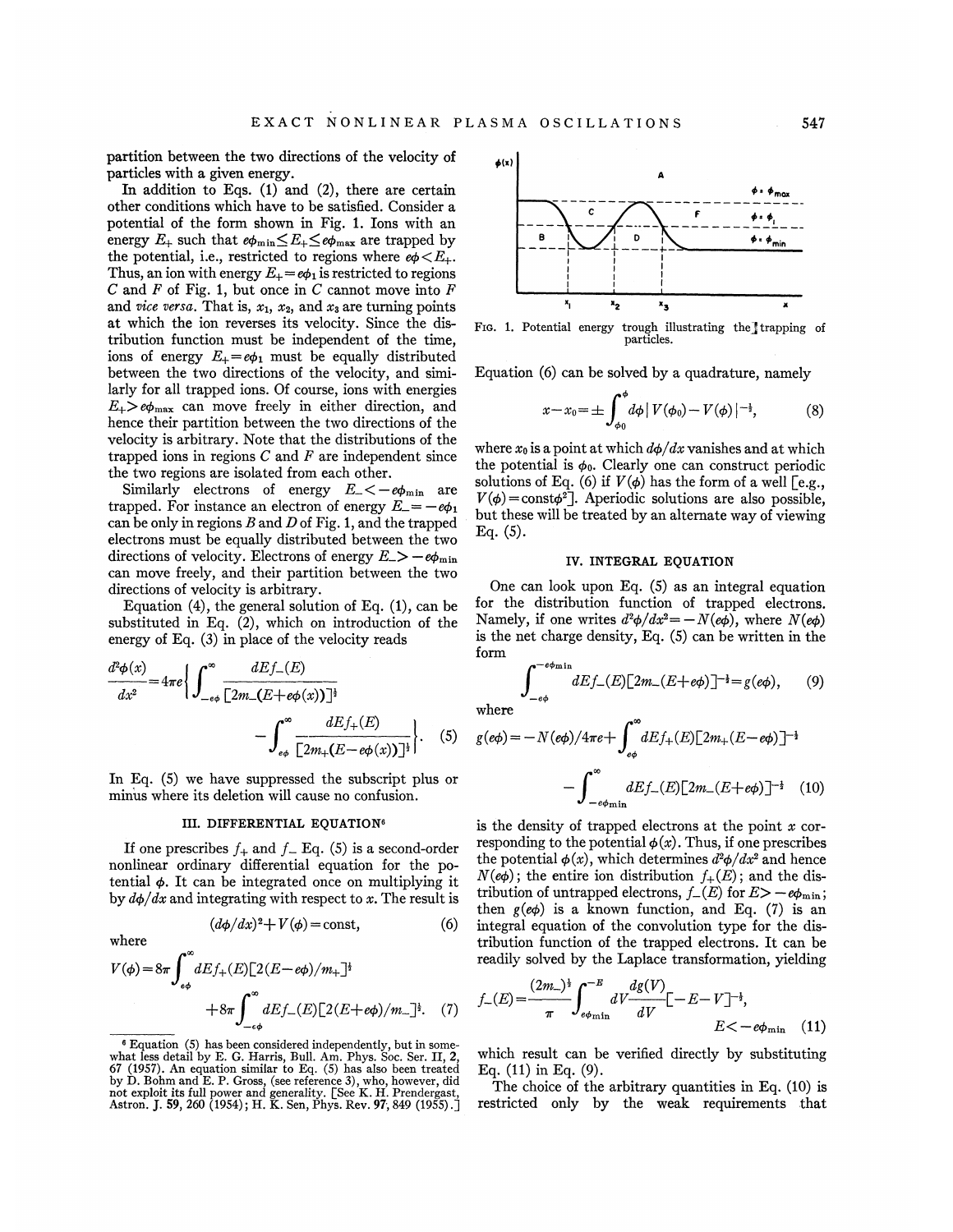$g(e\phi_{\min})=0$ , which follows from Eq. (9), and that  $f_{-}(E)$  as given by Eq. (11) be non-negative in order that

If one substitutes Eq.  $(10)$  in Eq.  $(11)$ , it is possible to perform certain of the indicated integrations. The result is ™

$$
f_{-}(E) = \frac{(2m_{-})^{\frac{1}{2}}}{4\pi^2 e} \int_{e\phi_{\min}}^{-E} \frac{dV}{[-E-V]^{\frac{1}{2}}} \frac{dN(V)}{dV} + \int_{-e\phi_{\min}}^{\infty} \frac{dV f_{-}(V)}{V - E} \left[ \frac{e\phi_{\min} - E}{V - e\phi_{\min}} \right]^{\frac{1}{2}} \frac{dV}{[V - e\phi_{\min}]} + \frac{1}{\pi} \left[ \frac{m_{-}}{m_{+}} \right]^{\frac{1}{2}} \int_{-e\phi_{\min}}^{\infty} \frac{dV f_{+}(V)}{dV} \frac{(E+V)^2}{[(V - e\phi_{\min})^{\frac{1}{2}} - (-E - e\phi_{\min})^{\frac{1}{2}}]^{\frac{1}{2}}}, \quad E < -e\phi_{\min}. \quad (12)
$$

Clearly one can equally well solve for the distribution function for the trapped positive ions.

We shall now show how to achieve almost any potential wave form which has a continuous second derivative. To this end prescribe a situation such as that represented in Fig. 2. Divide the  $x$  coordinate axis into intervals AB, BC,  $CD, \cdots$ , which are bounded by values of x for which  $d\phi/dx=0$ , and which contain no such points. Within any such region,  $x$  is a monotonic function of  $\phi$ . Suppose that the potential and distribution functions are consistent to the left of point  $B$ . Note that the distributions of trapped electrons in the intervals AB and BC are not necessarily related since they are isolated by the potential minimum at B. The distribution in energy of untrapped electrons, and the distribution in energy of all ions, must be taken be to the same in the interval  $BC$  as in  $AB$ . The distribution in energy of trapped electrons, however, can be determined via Eq.  $(12)$  to be compatible with the desired potential in the interval  $BC$  (subject only to the condition that it turn out non-negative). The process can clearly be continued, by determining the distribution in energy of the trapped ions in the interval CD, the distribution in energy of the trapped electrons in the interval DE, etc. Continuity of  $d^2\phi/dx^2$  at the extrema of  $\phi$  guarantees that the charge density is continuous.

One corollary of the above result is that it is possible to construct isolated potential pulses. lt is only necessary to prescribe that both  $d\phi/dx$  and  $d^2\phi/dx^2$  vanish at the points where the pulse joins on to regions of constant potential. For a positive pulse one determines

the distribution in energy of the trapped electrons, for a negative pulse the distribution of trapped ions, so that Poisson's equation is satisfied. Such a pulse solution can, of course, connect regions of diferent constant potential, in which case one might call the resultant potential, in which case one might call the resultant<br>traveling front a "shock wave," since the width of the transition region can be chosen as small as one wishes. Of course, there is no dissipation and the "shock wave" can travel in either direction.

Clearly on the basis of the preceding considerations, one can prescribe a periodic potential wave form of arbitrary wavelength. The wave velocity, however, is also arbitrary since it is given by the arbitrary Galilean transformation from the wave frame to the laboratory frame. Moreover one can always avail oneself of the freedom in the partition between the two directions of motion of the untrapped particles of a given energy, so as to arrange that the mass velocity of the plasma is zero in the laboratory system. Thus, there is no dispersion relation in the usual sense of a one-to-one correspondence between wavelength and wave velocity, or alternatively between frequency and wave number.

## V. SMALL AMPLITUDE WAVES

Let us consider now the case of small-amplitude waves, that is, waves for which  $e(\phi_{\text{max}}-\phi_{\text{min}})$  is very much less than the mean particle energy. This suggests that one expand the particle distribution functions in powers of  $e(\phi_{\text{max}}-\phi_{\text{min}})$ . For the trapped electrons this can be effected by integrating Eq.  $(12)$  by parts.<sup>7</sup> There results

$$
f_{-}(E) = \left[ (2m_{-})^{\frac{1}{2}}/4\pi^{2}e \right] \left\{ 2\left[ -e\phi_{\min} - E \right] ^{\frac{1}{2}}N'(e\phi_{\min}) + \frac{4}{3}\left[ -e\phi_{\min} - E \right] ^{\frac{1}{2}}N''(e\phi_{\min}) + O\left[ (-e\phi_{\min} - E)^{\frac{1}{2}} \right] \right\}
$$
  
+ 
$$
(1/\pi) \left\{ \pi f_{-}(-e\phi_{\min}) + 2\left[ -e\phi_{\min} - E \right] ^{\frac{1}{2}} \int_{-e\phi_{\min}}^{\infty} dVV^{-\frac{1}{2}} f_{-}'(V) - \pi \left[ -e\phi_{\min} - E \right] f_{-}'(-e\phi_{\min}) + O\left[ (-e\phi_{\min} - E)^{\frac{1}{2}} \right] \right\} + (1/\pi) \left[ m_{-}/m_{+} \right] ^{\frac{1}{2}} \left\{ 2\left[ -e\phi_{\min} - E \right] ^{\frac{1}{2}} \int_{+e\phi_{\min}}^{\infty} dVV^{-\frac{1}{2}} f_{+}'(V) + O\left[ (-e\phi_{\min} - E)^{\frac{1}{2}} \right] \right\}, \quad (13)
$$

where a prime indicates a derivative of the associated function with respect to its argument. Since the minimum value of E is  $-e\phi_{\text{max}}$ , Eq. (13) above is the desired expansion. Note that the expansion is in halfintegral powers and hence while it follows from Eq. (13)

that  $f_{-}$  is continuous at  $E=-e\phi_{\min}$ ,  $df_{-}/dE$  is not necessarily. However, in the conventional linearized

<sup>&</sup>lt;sup>7</sup> The details of the integration by parts are presented in the appendix. In all of these it is assumed that  $f_{-}(E)$  is an analytic function of  $E$  for  $E - P_0$ . function of E for  $E = \text{Re}E > -e\phi_{\text{min}}$ .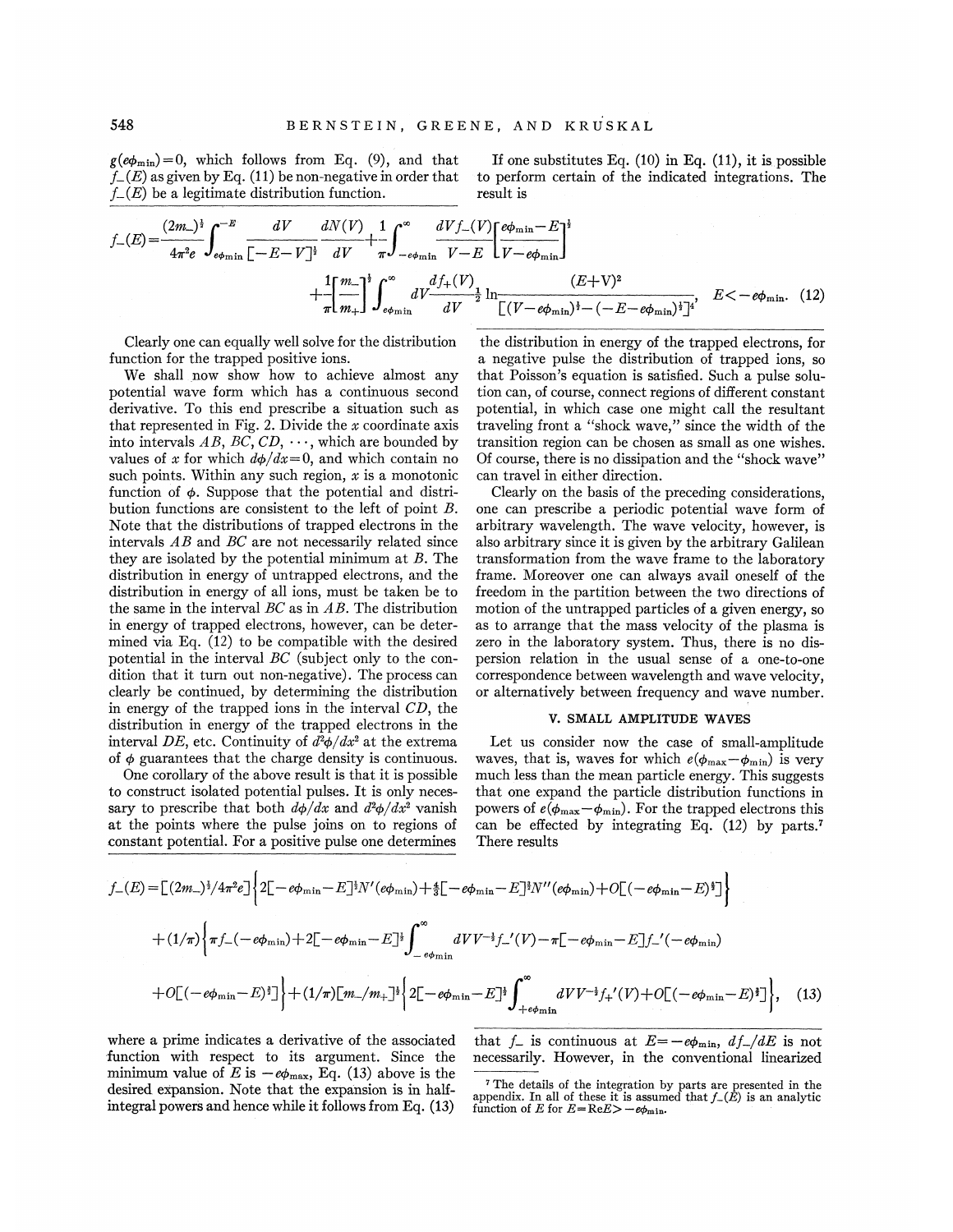

FIG. 2. Potential wave form.

theory of plasma oscillations, $1-3$  it is assumed that one can write the distribution function as the sum of two terms, the first of which is space independent, and the second of which is proportional to the amplitude of the potential. Thus, it would seem that the conventional linearized theory is inadequate for representing the stationary waves here considered. It is possible, however, to salvage the conventional theory.

This is accomplished by observing that it is necessary and sufficient that the "first-order" distribution function reproduce to 6rst order in the amplitude of the potential all the moments of the distribution function. These are given in general by

$$
N\langle v^{\nu}\rangle = \int_{-\infty}^{\infty} dv v^{\nu} f(x,v) \quad \nu = 0, 1, 2, \cdots. \tag{14}
$$

Thus, if we henceforth delete the subscript minus on the electron distribution function, indicate particles with  $v>0$  by a superscript plus, and particles with  $v < 0$  by a superscript minus, one can write, observing  $v < v$  by a superscript minus, one can write, of<br>that for the trapped particles  $f^+ = f^- = \frac{1}{2}f$ ,

$$
N\langle v^{\nu}\rangle = \int_{-\infty}^{-u} dv f^{-\left[\frac{1}{2}m(v^{2}-u^{2})\right]v^{\nu}} + \int_{-u}^{u} dv_{2}^{\frac{1}{2}} f\left[\frac{1}{2}m(v^{2}-u^{2})\right]v^{\nu} + \int_{u}^{\infty} dv f^{+}\left[\frac{1}{2}m(v^{2}-u^{2})\right]v^{\nu}, \quad (15)
$$

where  $u = [2e(\phi - \phi_{\min})/m]^{\frac{1}{2}}$ . On appropriate expansion, one obtains

$$
N\langle v^{\nu}\rangle = \int_{-\infty}^{-u} dv v^{\nu} \left\{ f^{-\left(\frac{1}{2}mv^{2}\right)} - \frac{e(\phi - \phi_{\min})}{mv} \frac{\partial f^{-\left(\frac{1}{2}mv^{2}\right)} }{\partial v} + \cdots \right\} + \int_{-u}^{u} dv_{2}^{1}v^{\nu} \left\{ f(0) + a\left[u^{2} - v^{2}\right]^{1} + b\left[u^{2} - v^{2}\right] + \cdots \right\} + \int_{u}^{\infty} dv v^{\nu} \left\{ f^{+ \left(\frac{1}{2}mv^{2}\right)} - \frac{e(\phi - \phi_{\min})}{mv} \frac{\partial f^{+ \left(\frac{1}{2}mv^{2}\right)} }{\partial v} + \cdots \right\}, \quad (16)
$$

where the coefficients  $a, b, \cdots$  are given by Eq. (13.) The zeroth-order distribution function  $f_0(v)$  characteristic of the conventional linearized theory is

$$
f_0(v) = f^+(\frac{1}{2}mv^2)s(v) + f^-(\frac{1}{2}mv^2)s(-v), \qquad (17)
$$

while in general

while in general  
\n
$$
f(E) = f^{+}(E)s(v) + f^{-}(E)s(-v),
$$
\n(18)

where the step function  $s(v)$  vanishes if its argument is negative, and is unity otherwise. It is usually assumed that  $f_0(v)$  is analytic in v for real values of v, a condition which should permit one to represent all physical situations. This implies, however, that  $f^+(E)$  and  $f^-(E)$ in general have an expansion in half-integral powers of E, and that  $\partial f_0(v)/\partial v|_{v=0} \neq 0$ . Thus, if one rewrites

$$
N\langle v^{\nu}\rangle = \int_{-\infty}^{\infty} dv f_0(v) + \frac{e(\phi - \phi_{\min})}{m} \int_{-\infty}^{-u} dv v^{\nu-1} \frac{\partial f_0(v)}{\partial v} + \cdots + \frac{e(\phi - \phi_{\min})}{m} \int_{-u}^{\infty} dv v^{\nu-1} \frac{\partial f_0(v)}{\partial v} + \cdots + \int_{-u}^{u} dv v^{\nu} \frac{1}{2} \left\{ -v \frac{\partial f_0(v)}{\partial v} \Big|_{v=0} - \cdots + a[u^2 - v^2] + \cdots \right\}, \quad (19)
$$

Eq. (16) in the form

it is clear that the only moment which is affected to first order in  $\phi - \phi_{\min} = m u^2 / 2e$  by the integral from  $-u$  to  $+u$ , which manifests the effects of the trapped particles, as well as the analytic character of  $f_0(v)$  for  $v\sim 0$ , is the density ( $v=0$ ). Moreover, by definition of the principal value (indicated by Pr),

$$
\Pr\int_{-\infty}^{\infty} dv \frac{1}{v} \frac{\partial f_0(v)}{\partial v} = \lim_{u \to 0} \left\{ \int_{-\infty}^{-u} dv - \frac{1}{v} \frac{\partial f_0(v)}{\partial v} \right. \\ \left. + \int_{u}^{\infty} dv - \frac{1}{v} \frac{\partial f_0(v)}{\partial v} \right\}.
$$
 (20)

Thus, if one introduces the Dirac delta function<sup>5</sup>  $\delta(v)$ , and interprets integrals in the sense of a principal value, a legitimate "first-order" distribution function is

$$
f(x,v) = f_0(v) - \frac{e(\phi - \phi_{\min})}{mv} \frac{\partial f_0(v)}{\partial v} + c\delta(v), \quad (21)
$$

in the sense that Eq. (21) will reproduce all the moments of the distribution correct to first order in the amplitude of the potential. The constant  $c$  is determined by Eq. (19).

The first two terms on the right of Eq. (21) are just